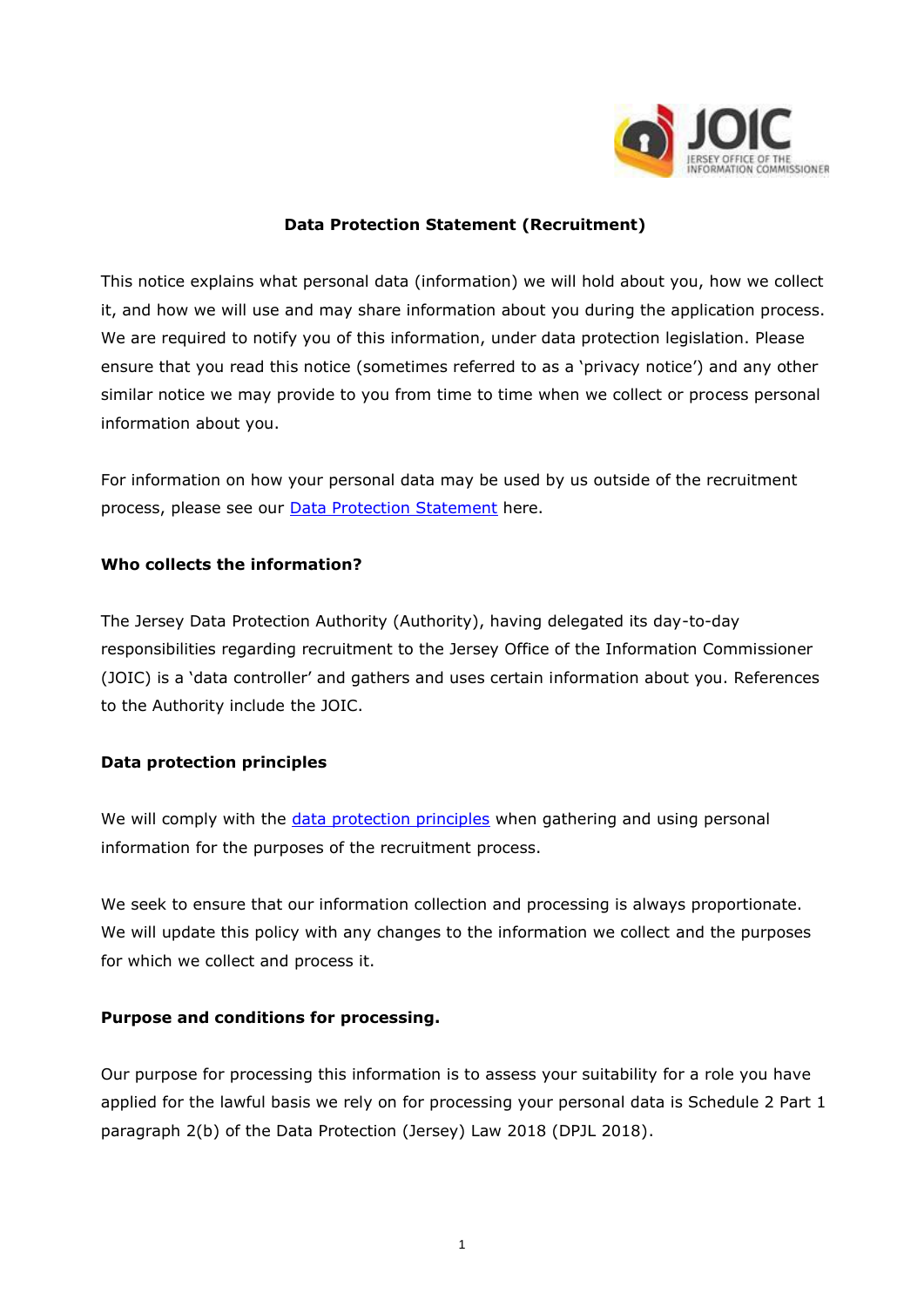This relates to processing necessary to perform a contract or to take steps at your request, before entering a contract (i.e. we've advertised a job and you have applied for that role because you want to work with us).

If you provide us with any information about reasonable adjustments, you require under the Discrimination (Jersey) Law 2013 (the Discrimination Law) the lawful basis we rely on for processing this information is Schedule 2 Part 2 paragraph 18 of the DPJL 2018 and so we can comply with our legal obligations.

The lawful basis we rely on to process any information you provide as part of your application which is special category data (such as health, religious, ethnicity of criminal records information) is Schedule 2 Part 2 paragraph 8 of the DPJL 2018, which relates to our obligations in employment and the safeguarding of your fundamental rights.

## **What information do we ask for, why and what will we do with it?**

At each stage of the recruitment process, we will only ask you for the information we need at that stage. E.g., we will not ask you for details of your health or your referees until we have offered you a role.

We will ask you for personal information about your skills, work experience and interest in the role for which you have applied. We do this to assess your suitability for employment with us. We will use the information to progress your application and / or to fulfil our legal or regulatory requirements.

The table set out in Part A of the schedule below summarises the information we collect and hold up to and including the shortlisting stage of the recruitment process, how and why we do so, how we use it and with whom it may be shared.

The table in Part B of the schedule below summarises the additional information we collect before making a final decision to recruit, i.e. before making an offer of employment unconditional, how and why we do so, how we use it and with whom it may be shared.

We do not use any of your information for marketing purposes or anything unconnected with the recruitment process.

## **Where information may be held.**

Information is held at our offices in hard copy or electronic format.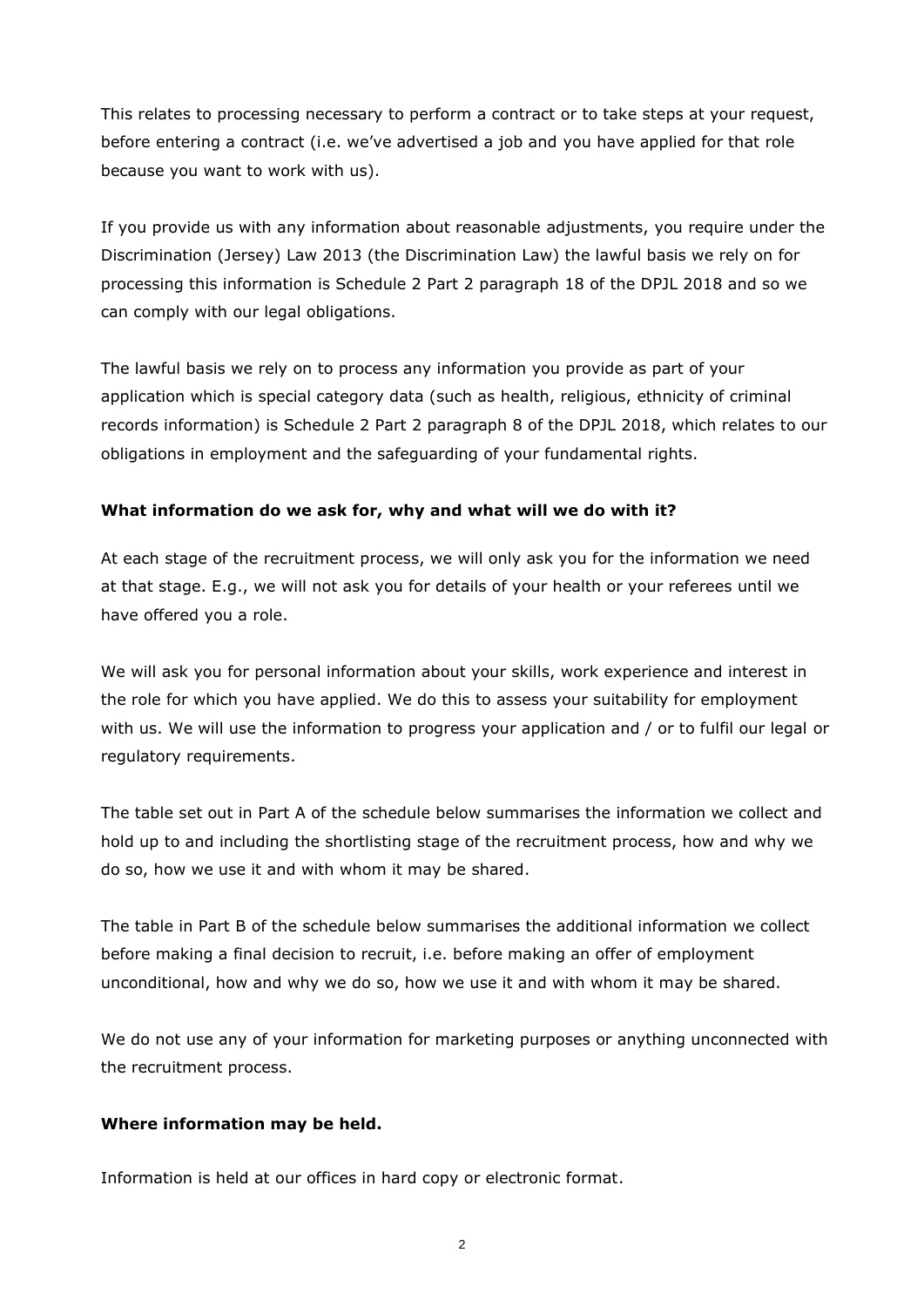## **How long we keep your information**

We keep the personal information that we obtain about you during the recruitment process for no longer than is necessary for the purposes for which it is processed. How long we keep your information for will depend on whether your application is successful, the nature of the information concerned and the purposes for which it is processed.

We will keep recruitment information (including interview notes) for no longer than is reasonable, taking into account the limitation periods for potential claims such as race or sex discrimination, after which they will be destroyed. If there is a clear business reason for keeping recruitment records for longer than the recruitment period, we may do so but will first either ask your permission (for example to be considered for future roles) or consider whether the records can be pseudonymised.

If your application is successful, we will keep only the recruitment information that is necessary in relation to your employment.

Further details on our approach to information retention and destruction are available in our retention policy. Please contact us if you would like to see a copy.

#### **Your rights**

As an individual, you have [certain rights r](https://jerseyoic.org/media/3q3nzvfn/joic-03a-rights-of-data-subjects_3.pdf)egarding your own personal data.

Please contact our Data Protection Officer (DPO) if you would like further information on these or to exercise any of these rights.

Our DPO's contact details are [dpo@jerseyoic.org](mailto:dpo@jerseyoic.org) / +44 (1534) 716530.

#### **Keeping your personal information secure**

We have appropriate security measures in place to prevent personal information from being accidentally lost, mis-used or accessed without authorisation. We limit access to your personal information to those who have a genuine business need to know it during the recruitment process. Those processing your information will do so only in an authorised manner and are subject to a duty of confidentiality.

We also have procedures in place to deal with any suspected data security breach in line with our legal requirements.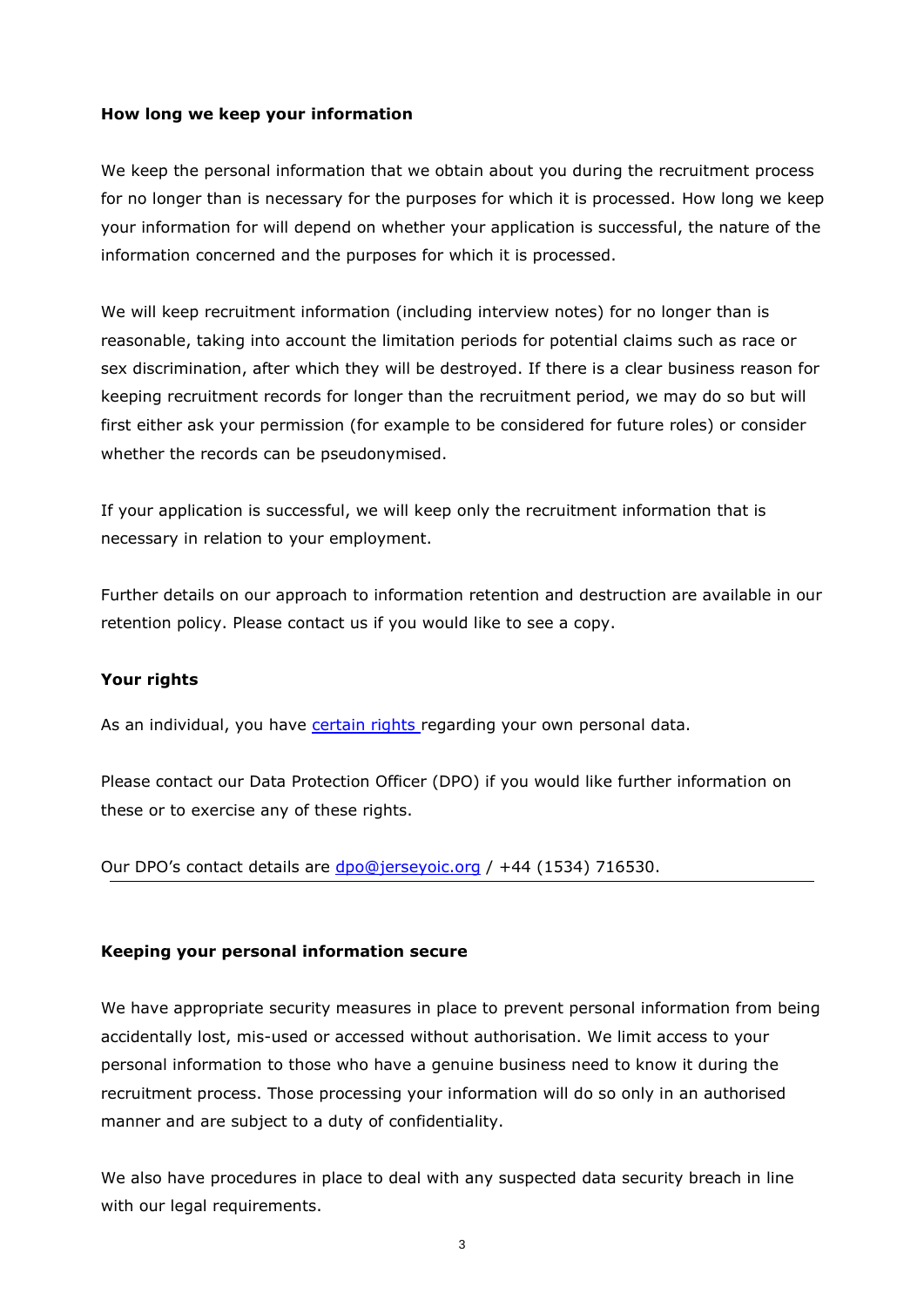#### **How we make decisions about recruitment?**

Final recruitment decisions are made by the hiring manager and the Human Resources team. We take into account all of the information gathered during the recruitment process. We do not make any decisions using artificial intelligence or similar.

#### **How to complain**

We hope that our DPO can resolve any query or concern you raise about our use of your information during the recruitment process. If not, please ask us for further information about your rights and how to make a formal complaint.

Our DPO's contact details are [dpo@jerseyoic.org](mailto:dpo@jerseyoic.org) / +44 (1534) 716530.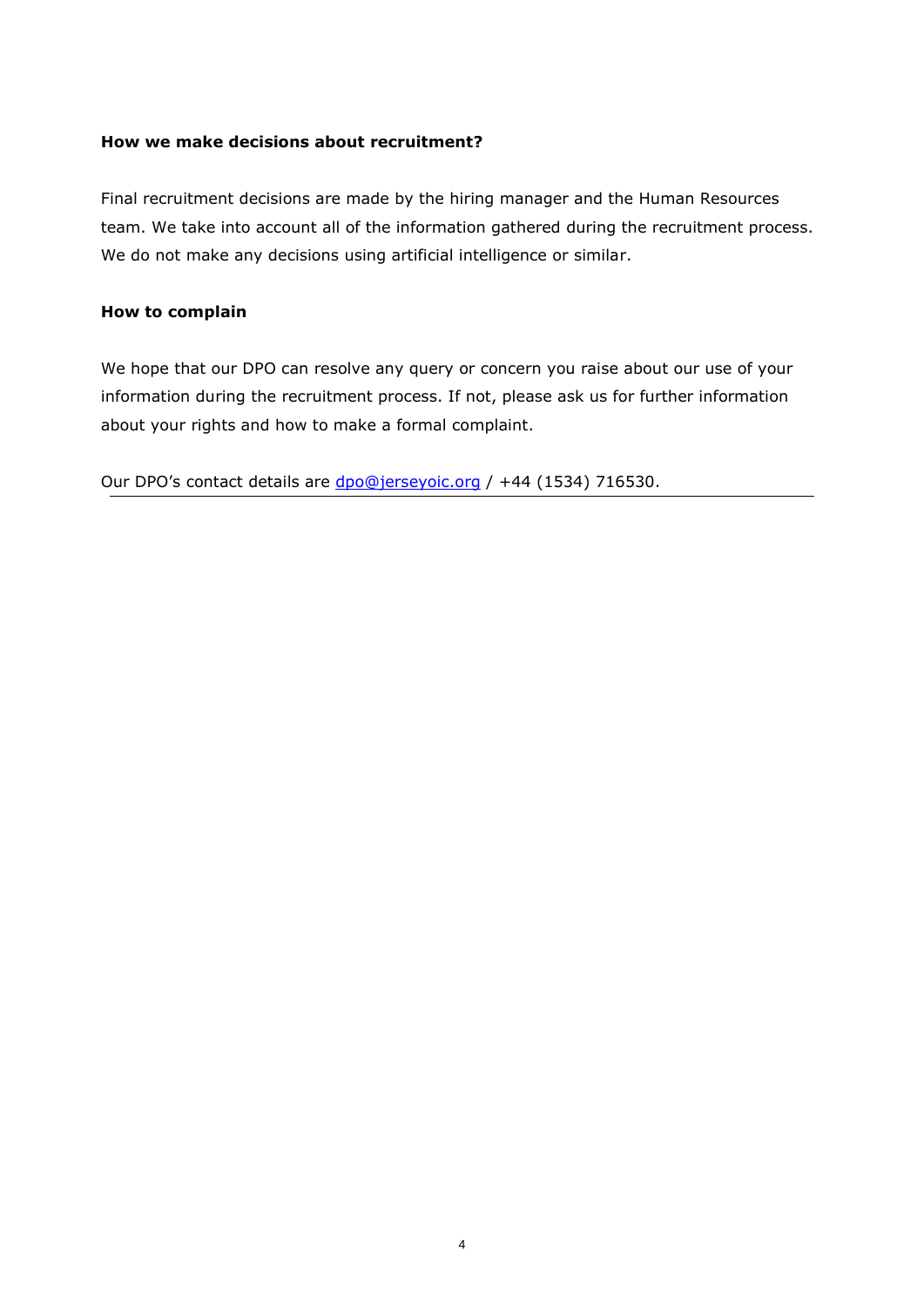# **THE SCHEDULE ABOUT THE INFORMATION WE COLLECT AND HOLD**

## **Part A**

Up to and including the shortlisting stage

| The information we                                         | How we collect the                     | Why we collect the                        | How we use and may                          |
|------------------------------------------------------------|----------------------------------------|-------------------------------------------|---------------------------------------------|
| collect                                                    | information                            | information                               | share the information                       |
|                                                            |                                        |                                           |                                             |
| Your name and contact                                      | From you                               | To carry out steps at To enable HR and/or |                                             |
| details (i.e., address,                                    |                                        |                                           | the request of a data the hiring manager to |
| home and mobile phone                                      |                                        | subject with a view                       | contact you to                              |
| numbers, email address)                                    |                                        | to entering into a                        | progress your                               |
|                                                            |                                        | contract.                                 | application, arrange                        |
|                                                            |                                        |                                           | interviews and inform                       |
|                                                            |                                        |                                           | you of the outcome.                         |
|                                                            |                                        |                                           |                                             |
|                                                            |                                        | So, we can progress                       | To inform the                               |
|                                                            |                                        | your application,                         | relevant manager(s)                         |
|                                                            |                                        | arrange interviews                        | or department of your                       |
|                                                            |                                        | and inform you of the application.        |                                             |
|                                                            |                                        | outcome at all stages                     |                                             |
| Details of your                                            | From you, in the                       | To carry out a fair                       |                                             |
| qualifications,                                            | completed                              | recruitment process                       |                                             |
| experience, employment application form and and to make an |                                        |                                           | To make an informed                         |
| history (including job                                     | interview notes (if                    | informed decision to                      | recruitment decision.                       |
| titles, salary and                                         | relevant)                              | shortlist for interview                   |                                             |
| working hours) and                                         |                                        | and (if relevant) to                      |                                             |
| interests                                                  |                                        | recruit                                   |                                             |
|                                                            |                                        |                                           |                                             |
| Your racial or ethnic                                      | From you, in a                         | To comply with our                        | We use this to                              |
| origin, sex and sexual                                     | completed                              | equal opportunities                       | understand the                              |
| orientation, religious or                                  | anonymised equal                       | monitoring                                | demographic and                             |
| similar beliefs                                            | opportunity                            | obligations and to                        | check that we are                           |
|                                                            | monitoring form                        | follow our equality                       | providing equal                             |
|                                                            | when applying to us and other policies |                                           | opportunities in our                        |
|                                                            | online.                                |                                           | hiring process.                             |
|                                                            |                                        |                                           |                                             |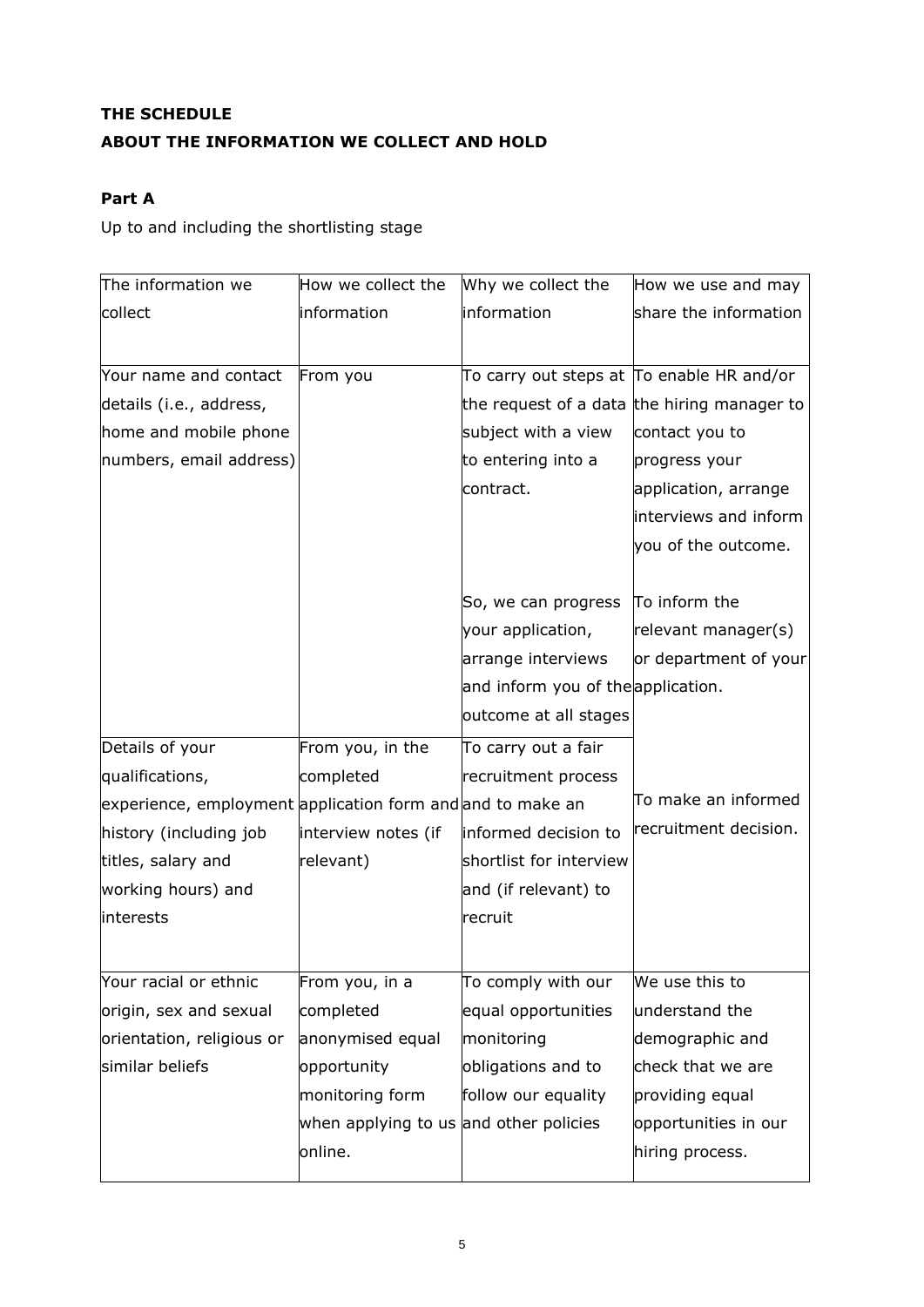|  | This information is   |
|--|-----------------------|
|  | anonymised via the    |
|  | recruitment system.   |
|  |                       |
|  | Data subjects are not |
|  | identified during any |
|  | sharing of this       |
|  | information.          |
|  |                       |
|  |                       |

If your application is unsuccessful at this stage, we will keep your information for six months for the purpose of establishing, exercising and/or defending any legal claims, in accordance with our legitimate interests. Any data retained beyond this time will be anonymised.

## **Part B**

For successful candidates, before making a final decision to recruit

| The information we collect                                         | How we collect the  |                                         | Why we collect the How we use and may |
|--------------------------------------------------------------------|---------------------|-----------------------------------------|---------------------------------------|
|                                                                    | information         | information                             | share the information                 |
|                                                                    |                     |                                         |                                       |
| Details of your referees                                           | From you, on        | To carry out a fair To carry out a fair |                                       |
|                                                                    | request (after job  | recruitment                             | recruitment process.                  |
|                                                                    | offer stage)        | process.                                |                                       |
|                                                                    |                     |                                         | Information shared                    |
|                                                                    |                     |                                         | with relevant                         |
|                                                                    |                     |                                         | managers, HR and the                  |
|                                                                    |                     |                                         | referee.                              |
|                                                                    |                     |                                         |                                       |
| Information regarding your From you, from your $\sigma$ verify the |                     |                                         | To make an informed                   |
| academic and professional                                          | education provider, | qualifications                          | recruitment decision                  |
| qualifications                                                     | from the relevant   | linformation                            |                                       |
|                                                                    | professional body   | provided by you                         | Information shared                    |
|                                                                    |                     |                                         | with relevant                         |
|                                                                    |                     |                                         | managers, HR                          |
|                                                                    |                     |                                         |                                       |
|                                                                    |                     |                                         |                                       |
|                                                                    |                     |                                         |                                       |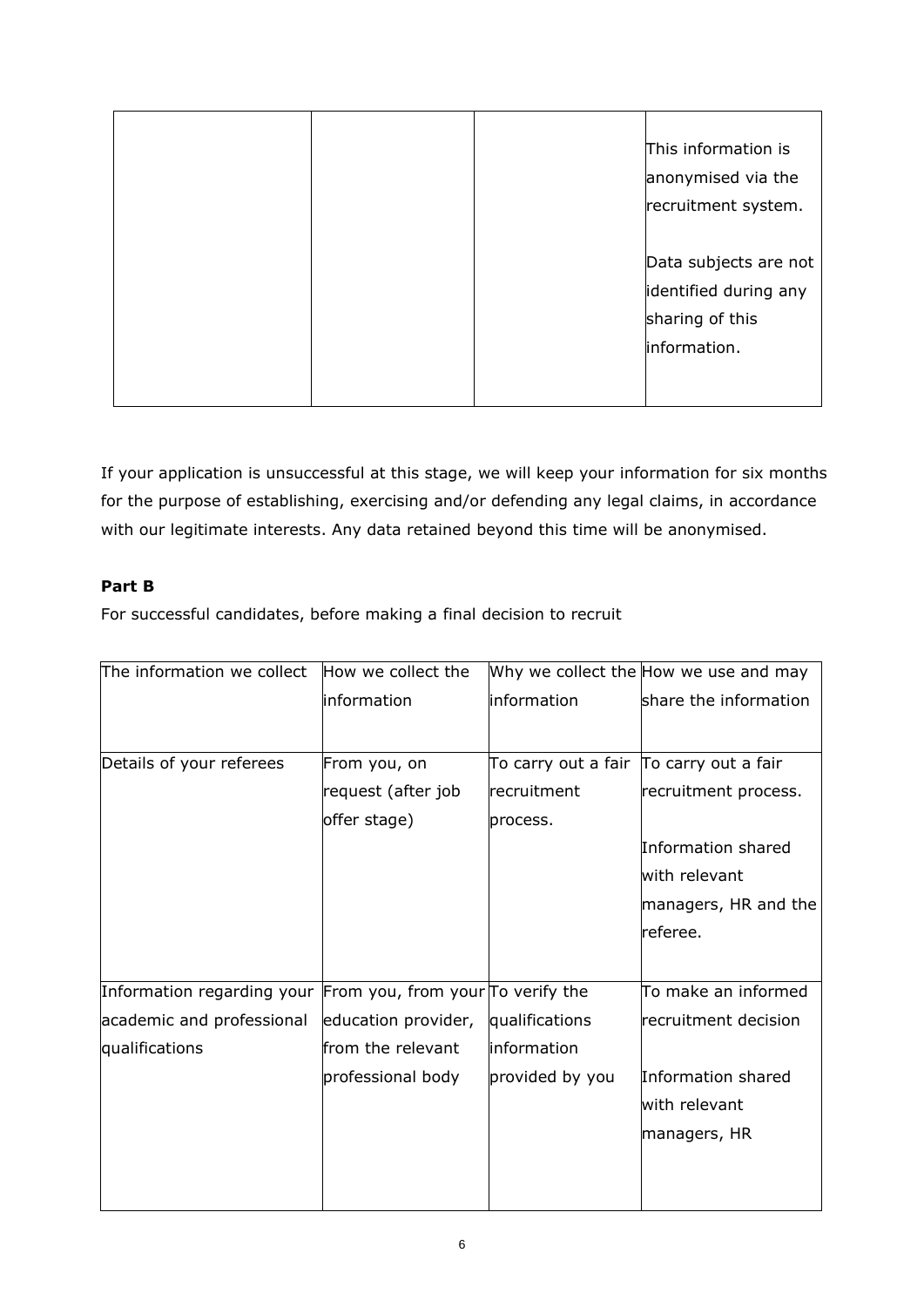| Information regarding      | From you and from                     | To verify the                     | To make an informed     |
|----------------------------|---------------------------------------|-----------------------------------|-------------------------|
| your criminal record       | the Disclosure and                    | criminal records                  | recruitment decision    |
|                            | <b>Barring Service</b>                | information                       |                         |
|                            | (DBS). This process                   | provided by you                   | Information shared      |
|                            | is managed on our                     |                                   | with the Customer and   |
|                            | behalf by the                         |                                   | Local Services          |
|                            | Customer and Local                    |                                   | department.             |
|                            | Services                              |                                   |                         |
|                            | department.                           |                                   | Declared, unspent       |
|                            |                                       |                                   | convictions may be      |
|                            |                                       |                                   | shared with HR, the     |
|                            |                                       |                                   | hiring manager and      |
|                            |                                       |                                   | the Information         |
|                            |                                       |                                   | Commissioner.           |
|                            |                                       |                                   |                         |
|                            |                                       |                                   | This is to make an      |
|                            |                                       |                                   | informed recruitment    |
|                            |                                       |                                   | decision and assess a   |
|                            |                                       |                                   | candidate's suitability |
|                            |                                       |                                   | for the role.           |
|                            |                                       |                                   |                         |
|                            |                                       |                                   |                         |
|                            |                                       |                                   |                         |
| Your nationality and       | From you and,                         | We must confirm                   | To carry out right to   |
| limmigration status and    | where necessary,                      | the identity of our work checks.  |                         |
| information from related   | the Population Office staff and their |                                   |                         |
| documents, such as your    | and/or Customer                       | right to work in                  | To comply with          |
| passport, driving licence, | and Local Services                    | Jersey                            | legal/regulatory        |
| registration card or other |                                       |                                   | obligations             |
| identification and         |                                       |                                   |                         |
| immigration information    |                                       | To enter                          | Information may be      |
|                            |                                       | into/perform the                  | shared with HR, the     |
|                            |                                       | employment                        | hiring manager the      |
|                            |                                       | contract                          | Population Office       |
|                            |                                       |                                   | and/or Customer and     |
|                            |                                       | To comply with ourLocal Services. |                         |
|                            |                                       | legal obligations                 |                         |
|                            |                                       |                                   |                         |
|                            |                                       |                                   |                         |